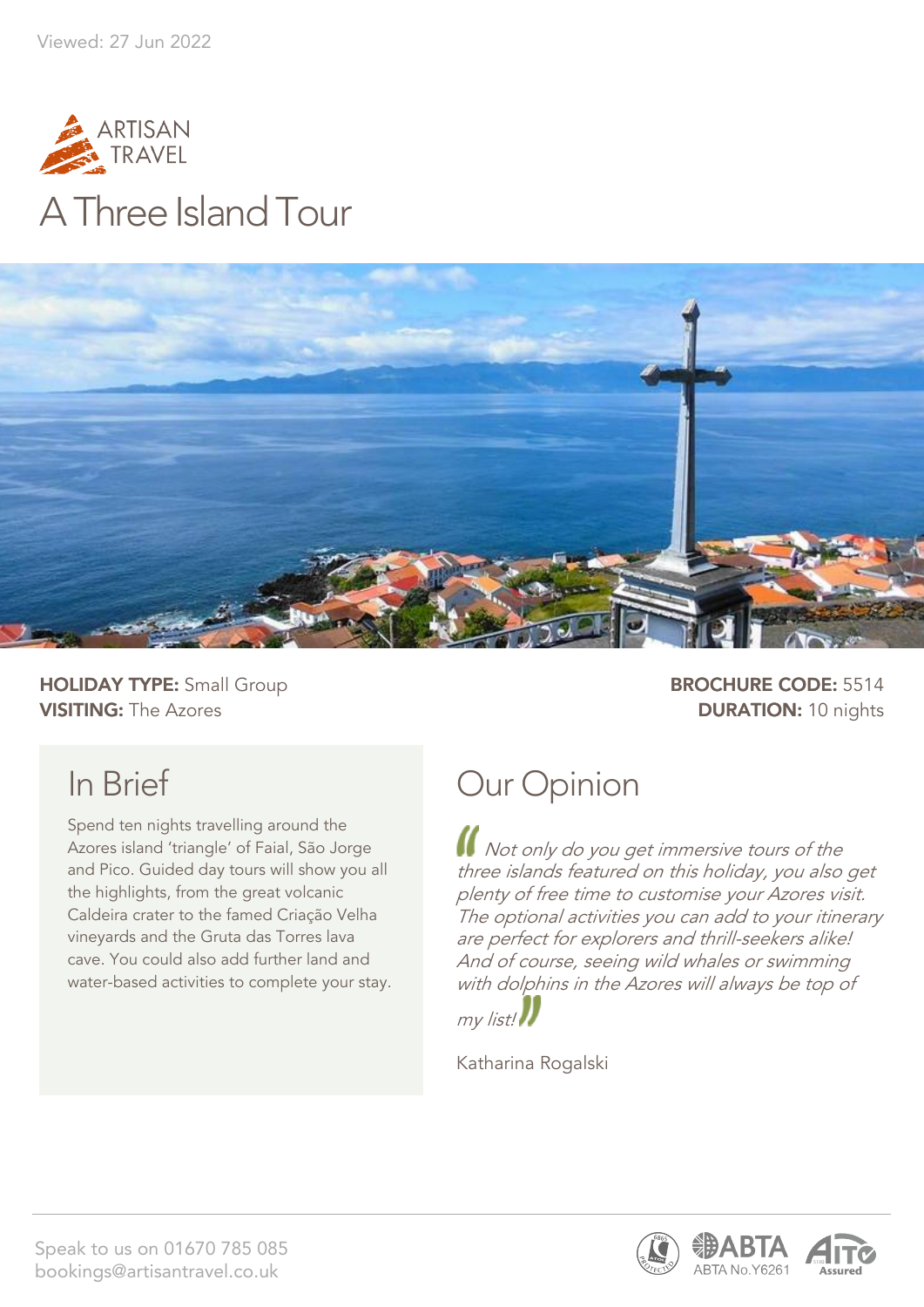

# What's included?

- Transfers: transfers to and from the airport and activities
- Ferry: ferry from Faial to São Jorge, ferry from São Jorge to Pico Island and ferry from Pico to Faial
- Accommodation: 4 nights in Hotel do Canal, 3 nights in Hotel São Jorge Garden, 3 nights in Hotel Caravelas
- Meals: 10 breakfasts, 4 lunches
- The following activities are included in the holiday: day tour of Faial Island, day tour of São Jorge, Caldeira do Santo Cristo hike, day tour of Pico Island with wine tasting (the order of activities is subject to change)
- Fully qualified guides and instructors during activities
- A note on flights: whilst flights to and from The Azores are not included in the holiday price, our team will happily provide a quote and arrange them for you. Simply ask one of our Travel Experts for details of the available options for you.

# Trip Overview

Situated in the centre of the Azores archipelago, the islands of Faial, São Jorge, and Pico make a triangle rich in natural beauty and local culture. This ten-night holiday gives you a full introduction to the region, with a few nights in each location and visits to the prime attractions.

On a tour of Faial, you will see the mighty volcanic crater of Caldeira which rises above the island. There will be a trip to the sea-facing Capelinhos volcano and the iconic Ponta dos Capelinhos lighthouse which stands below. While exploring Sao Jorge, you can look forward to the greenery of Sete Fontes Forest Park and the picture-perfect viewpoints of Fajã dos Cubres and Fajã do Ouvidor, as well as a series of welcoming local villages with handicrafts and traditional cooking.

Pico Island is famous for its wine production, and no trip would be complete without getting a taste – literally and figuratively! You will be shown the Criação Velha vineyards, listed as a UNESCO World Heritage Site, and also spend time with a producer of Verdelho do Pico wine, with the chance to try a sample.

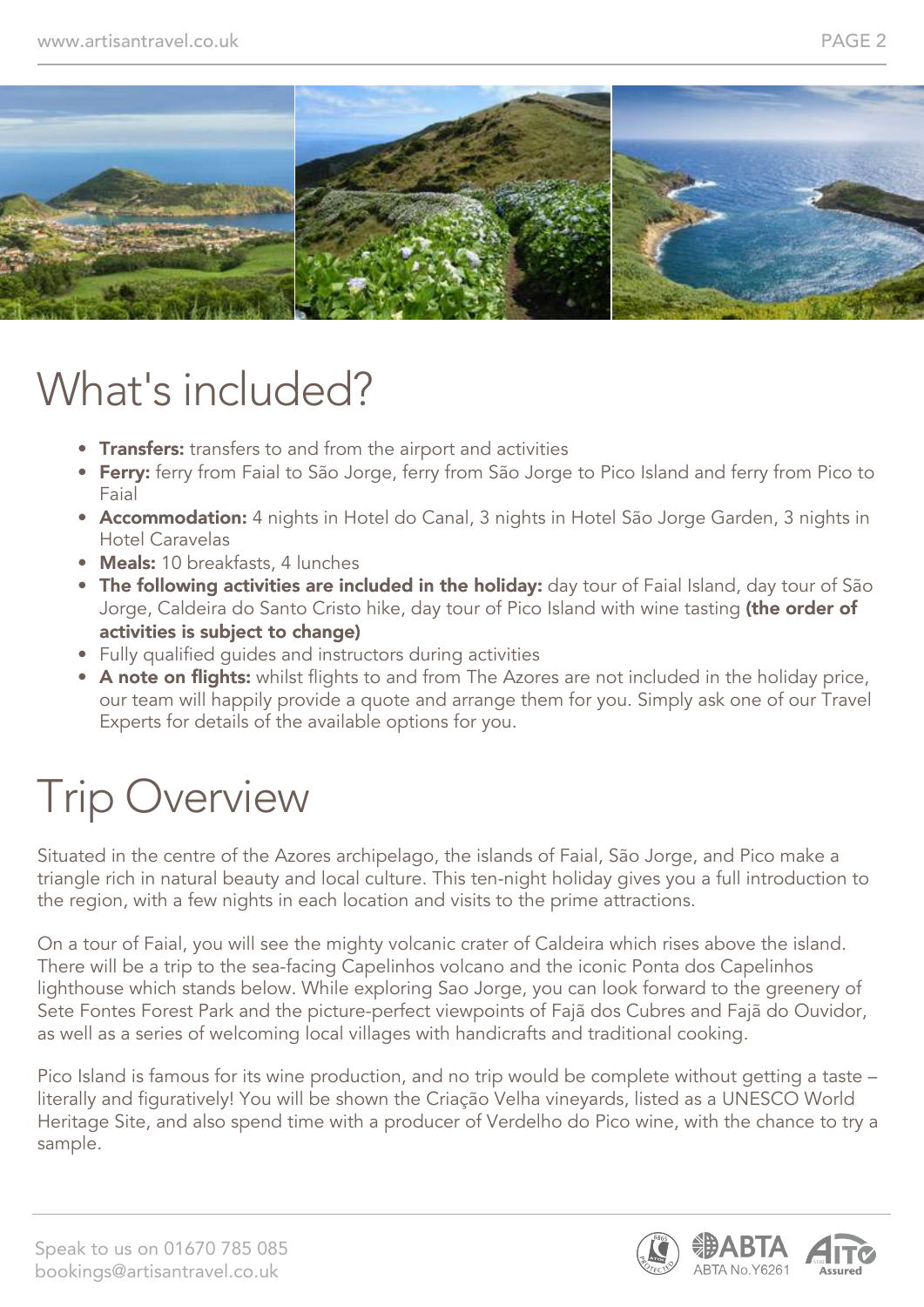The natural environment of the Azores makes it perfect for outdoor activities, so we have included a scenic hike to Caldeira do Santo Cristo. You can also add additional Faial-based hikes to your itinerary – these include a walk around the Caldeira crater and a journey along the Levada aqueduct route. Please see the 'Personalise' section for more information.

You can also book to go whale and dolphin watching or swimming with dolphins – both must-try activities in this part of the world, which is famed for its marine mammal life. Our optional activity selection also features thrilling canyoning and sea kayaking trips – more information can be found in the 'Personalise' section.

You will travel between the islands by ferry, taking in ocean vistas as you go. Throughout the trip, your accommodation will be in hotels based on or close to the coast, adding an Atlantic touch to your stay.

Image credits: Futurismo Azores Adventure

# Agenda

Please note the order of activities is subject to change



On arrival, you will be collected by our representative and transferred to Hotel do Canal, which faces the Atlantic waters. You can talk over your itinerary for the holiday and pick up recommendations for local attractions to visit during your spare time. Why not head to one of the nearby restaurants for a pleasant seaside dinner?

#### Included Meals: None



After your first Azorean breakfast, you will be treated to a day tour of Faial by minibus or van (depending on the group size). Your guide will take you to the volcanic Caldeira, an immense crater from which you can look out to the ocean and admire the neighbouring Pico Island.

A trip will also be made to the volcano of Capelinhos on the tip of the Capelo peninsula, as well as to the famous Ponta dos Capelinhos lighthouse and the volcano information centre that sits at its feet. The new section of Faial Island, its dark, rocky terrain was formed in 1957 during an eruption. Lunch is included today.

Returning to your hotel, you can freshen up before heading out for dinner.

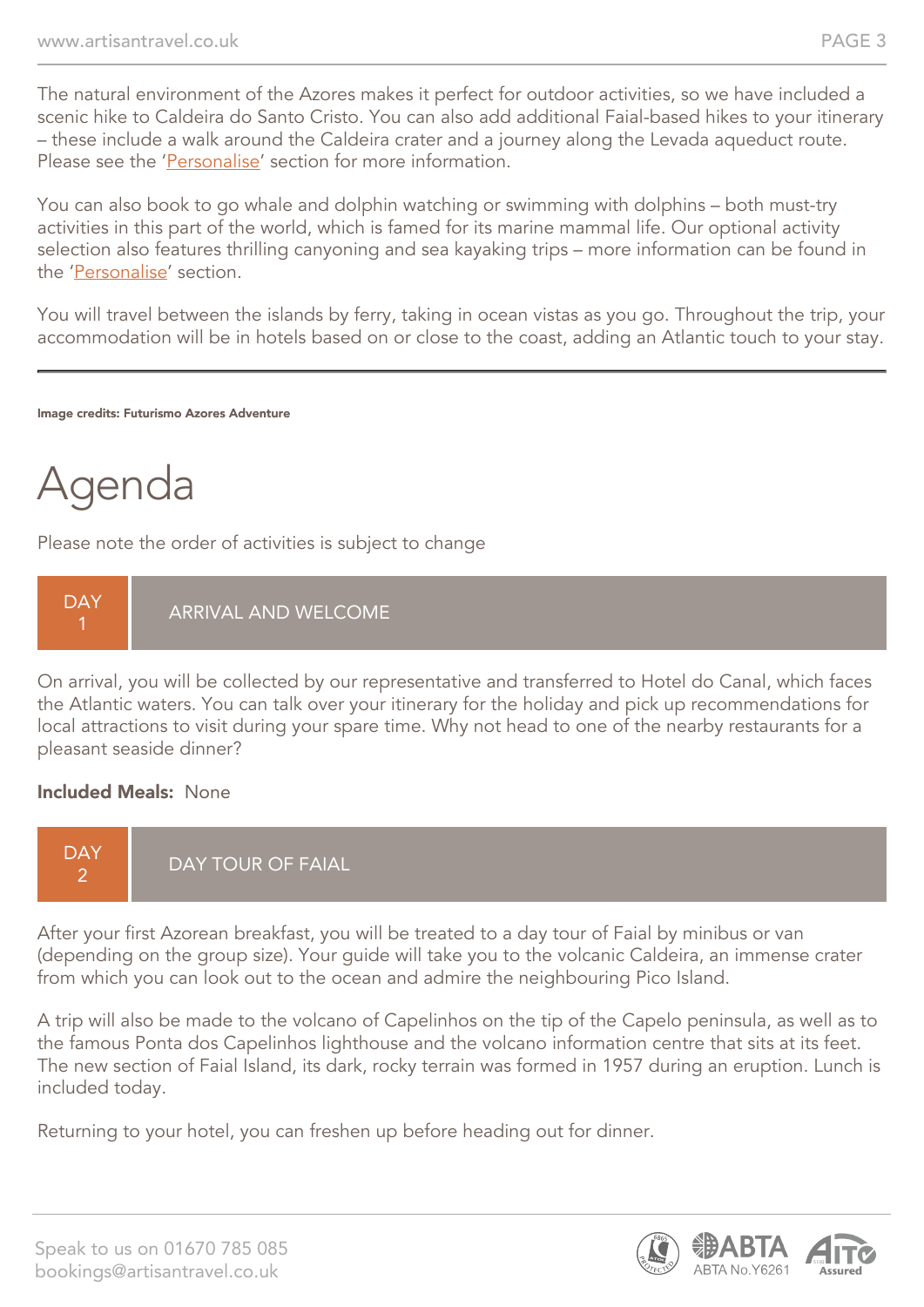#### Included Meals: Breakfast, Lunch

#### **DAY** 3 TO SAO JORGE ISLAND

Having had breakfast, you will be transferred to the harbour for a ferry ride to São Jorge via Pico Island (ferry departs at around 9 am - time is subject to change). Have your cameras at the ready for snapshots of the Atlantic as you make your way across. The journey will take around two hours in total.

After being taken to your hotel and checking in, you can get straight to island activities. Abseil down waterfalls and slide along streams during a session of canyoning or you can also kayak over the sea, travelling to attractions in the area. All these optional activities can be booked with us in advance – please see the 'Personalise' section for more information.

You will either stay at Hotel São Jorge Garden or can upgrade to an apartment at Cantinho das Buganvilias. Please see the 'Accommodation' section and speak to our Travel Experts to find out more.

#### Included Meals: Breakfast



Breakfast leads into a day tour of São Jorge (either by van or minibus - depending on the group size), featuring several of its most prominent sites. Marvel at the handicraft work of Ribeira do Nabo before continuing to the welcoming villages of Urzelina and Manadas. A stop will be made at the eighteenthcentury Santa Barbara Church before breaking for lunch in a Calheta village restaurant.

You will then spend the afternoon being shown the pretty parish of Ribeira Seca and the coffee plantation of Fajã dos Vimes. This comprehensive tour also includes trips to the viewpoints of Fajã dos Cubres and Fajã do Ouvidor, not to mention the Sete Fontes Forest Park with its splendid natural sights.

You can finish off the day by visiting a local restaurant or trying your hotel's cuisine.

#### Included Meals: Breakfast, Lunch



Today you'll have two options available for you as you explore Caldeira do Santo Cristo.

This area is stunning and offers spectacular coastal views and exotic flora and fauna.

The first option is a truly rewarding 10km walk. After a transfer of around 45 minutes you will begin you walk at a height of 700m on the Serra do Topo hillside. The route is initially steep as you descend

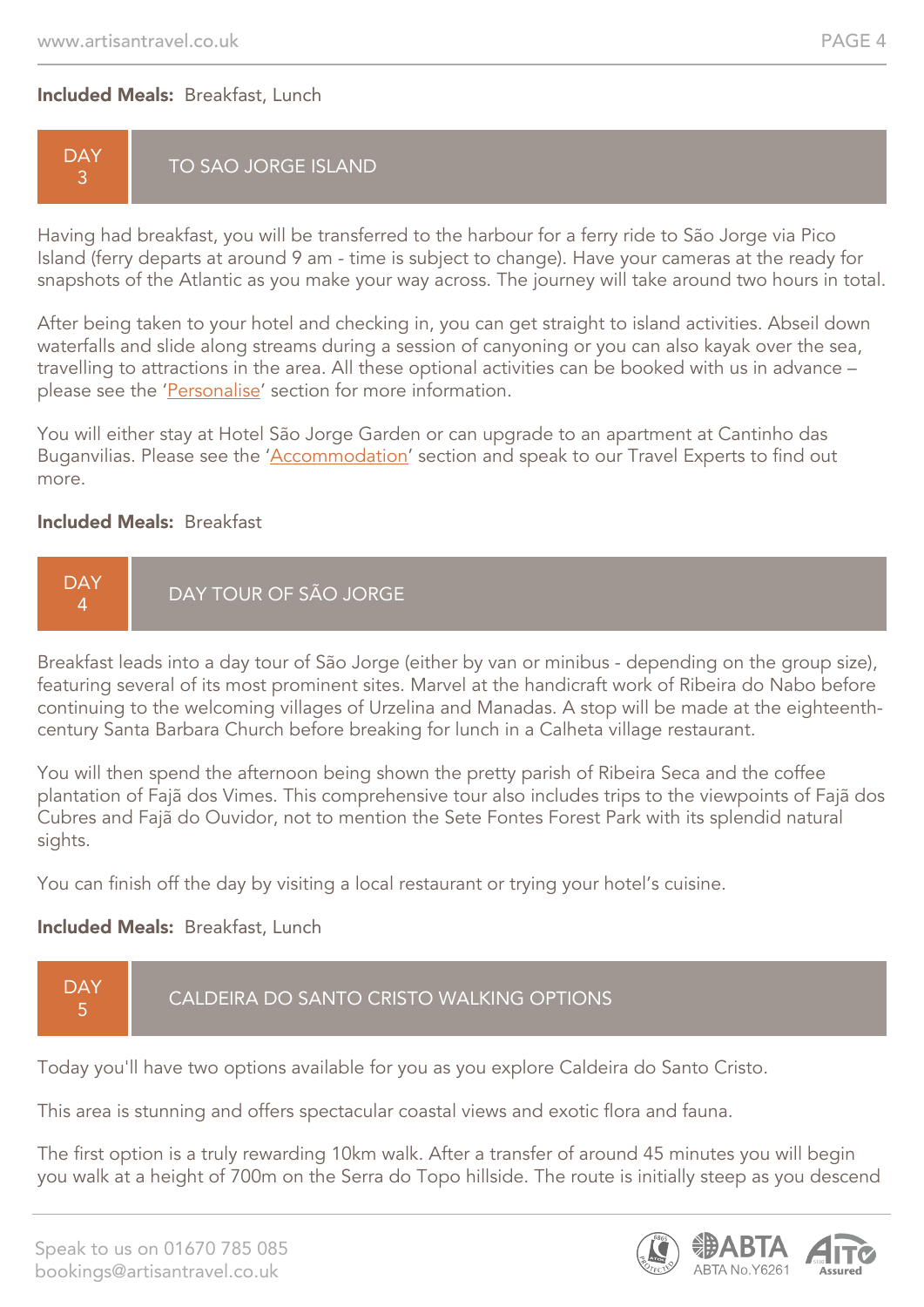(so this is ideal is best suited to regular walkers as walking poles and sturdy boots are recommended) but the views are well worth it and the gradient does become more gentle. When you reach the Caldeira do Santo Cristo you can take a dip in the lagoon and enjoy a picnic lunch as you will have passed the 6km mark. The lagoon is formed by a natural sea wall of volcanic rock. From here is it a further 4km to Fajã dos Cubres, where the walk ends. Fajã translates as 'strip of land' and you will see that this location is aptly named as it is a small strip of flat land with the peaks on one side and the sea on the other.

Option two is a relaxed walk from Fajã dos Cubres to Caldeira do Santo Cristo which is much flatter (100m in elevation approximately) and covers a total of 8km (4km each way). Lunch and swimming at Caldeira are both included.

Please let our Travel Experts know your preferred option at the time of booking. Minimum group size for both walking options is 2 people.

#### Included Meals: Breakfast, Lunch



After breakfast, you will be taken to the harbour for the ferry to Pico Island, once again being treated to beautiful views of the water. The ferry ride will take one hour and twenty minutes in total, following which you will be transferred to your hotel (approximately 30 minutes).

Please note that depending on the availability and travel day the ferry will either depart in the afternoon or in the evening.

#### Included Meals: Breakfast



Breakfast will be followed by a tour of Pico Island (either by van or minibus - depending on the group size), starting with stops in Cachorro and Lajido, two former wine production places on the island, where you will be tasting the local wine. You will then continue to São Roque with its many natural pools before heading to the south coast.

After lunch in a local restaurant, you will visit the traditional and picturesque village Lajes do Pico, the island's first settlement, and former whaling capital of the Azores.

On the way back to your hotel, you will stop at the highly regarded vineyards of Criação Velha, recognised by UNESCO as a World Heritage Site.

#### Included Meals: Breakfast, Lunch

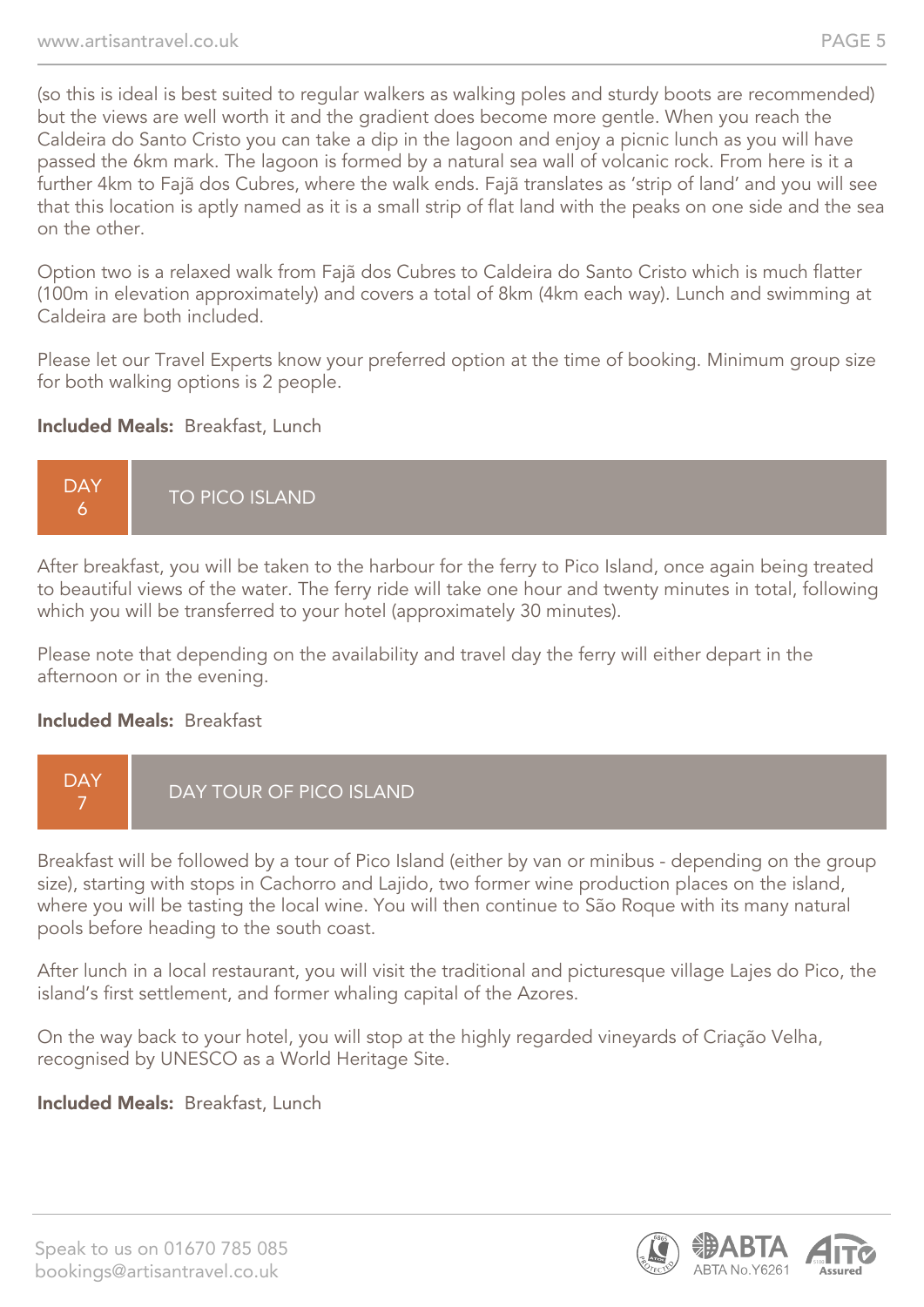

With breakfast done, you can spend a full day in the Azores trying out more exciting optional activities. The archipelago is internationally famed as a site for whales and dolphins, and no visit to this part of the world is complete without a trip to spot them in the wild. Try a stunning whale and dolphin watching tour and feel the thrill of seeing these majestic animals in their natural habitat. Even better, you can book to swim with dolphins and get a closer experience. Please see the 'Personalise' section for more information.

#### Included Meals: Breakfast



Following breakfast, it's time to head out on the beautiful waters again for your ferry ride back to Faial. The crossing takes approximately 30 minutes and is a brilliant vantage point to admire the islands from. Once you arrive at the island, you will be transferred to your hotel.

After checking in, you'll have a free afternoon to spend as you please. See our 'Personalise' tab for more information or talk to one of our Travel Experts to discuss the best ways to fill your time.

#### Included Meals: Breakfast



With breakfast finished, you will have the day free. You might like to explore more of Horta or to simply unwind in the hotel Jacuzzi. Better still, you can continue your adventures on Faial by booking an optional half-day or a full day hike on one of the island's scenic routes. You can return to the Caldeira and walk around its rim or follow the old Levada aqueduct system ringed by greenery. Please see the 'Personalise' section for more information.

#### Included Meals: Breakfast



After a last Azorean breakfast, you will be transferred to the airport for your journey home.

#### Included Meals: Breakfast

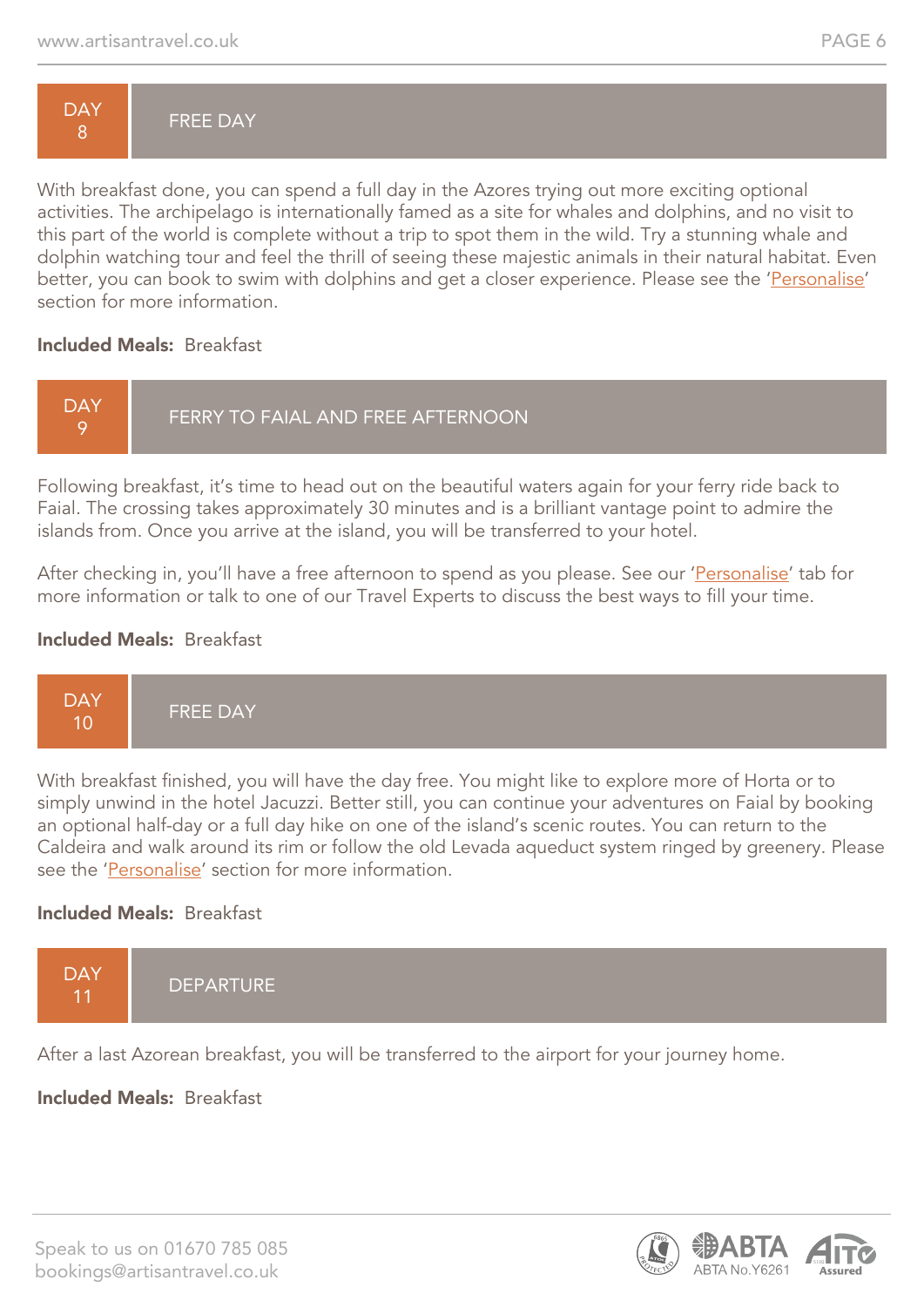# Personalise this tour

# Our pick



# Half-day dolphin swimming (day 8)

Swimming with animals as intelligent and elegant as dolphins is simply magical. Wave goodbye to the television screen, watching first-hand how they glide underwater and hearing for yourself how they communicate.

On this RIB boat trip (please note that restrictions may apply for pregnant women and people with lower back problems), you will be given a full safety briefing and learn how to use snorkelling equipment. You will also learn about the dolphins and how to swim responsibly

with them in a natural environment. Your guides will then take you to a prime dolphin-swimming location. With luck, a dolphin group will be located, and you can get into the water to join these incredible creatures! Everyone will head into the water two at a time, and this will be done on three occasions during the trip.

Please bring swimwear, a towel, a hat and sun cream, and water.

Transfers included.

Please speak to our Travel Experts for a quotation.

**Difficulty: Easy Duration:** 2 hours 30 minutes (approximately) **Group size:** Maximum 16 people per boat

Other options

**ACTIVITIES** 



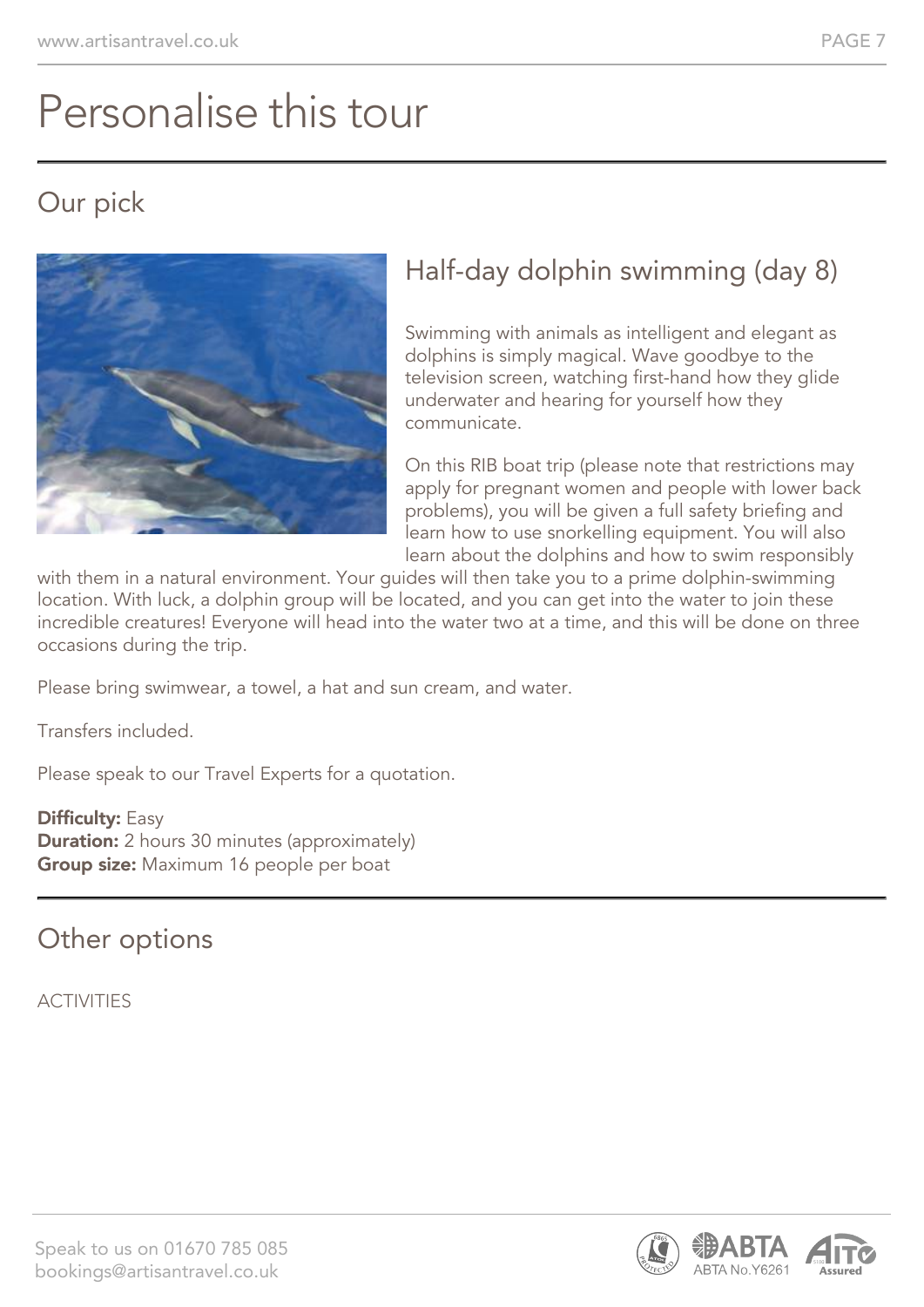

# Half-day Caldeira hike (day 9 or 10)

Sat in the middle of Faial Island is the Caldeira: a great volcanic crater 2000 metres in diameter, with a depth of 400 metres. This easy guided hike takes you around the crater rim, with views of both the inside and outside of this incredible natural feature.

Please speak to our Travel Experts for a quotation.

#### **Difficulty: Easy Duration:** 2 hours, 30 minutes (approximately) **Distance:** 7 kilometres (around 4.3 miles)



# Half-day levada hike (day 9 or 10)

The Levada aqueduct system on Faial Island stretches to about ten kilometres, forming a hiking trail rich with natural sights. It is a much-praised work of engineering, part of which was damaged in an earthquake of 1998. You will walk up to and return from this area on an easy eight-kilometre guided route, taking in the Azorean fauna and flora that can be spotted along the way.

Please speak to our Travel Experts for a quotation.

**Duration:** 2 hours, 30 minutes (approximately)

Distance: 8 kilometres (around 5 miles)

Minimum number: 3 people

**Difficulty: Easy** 

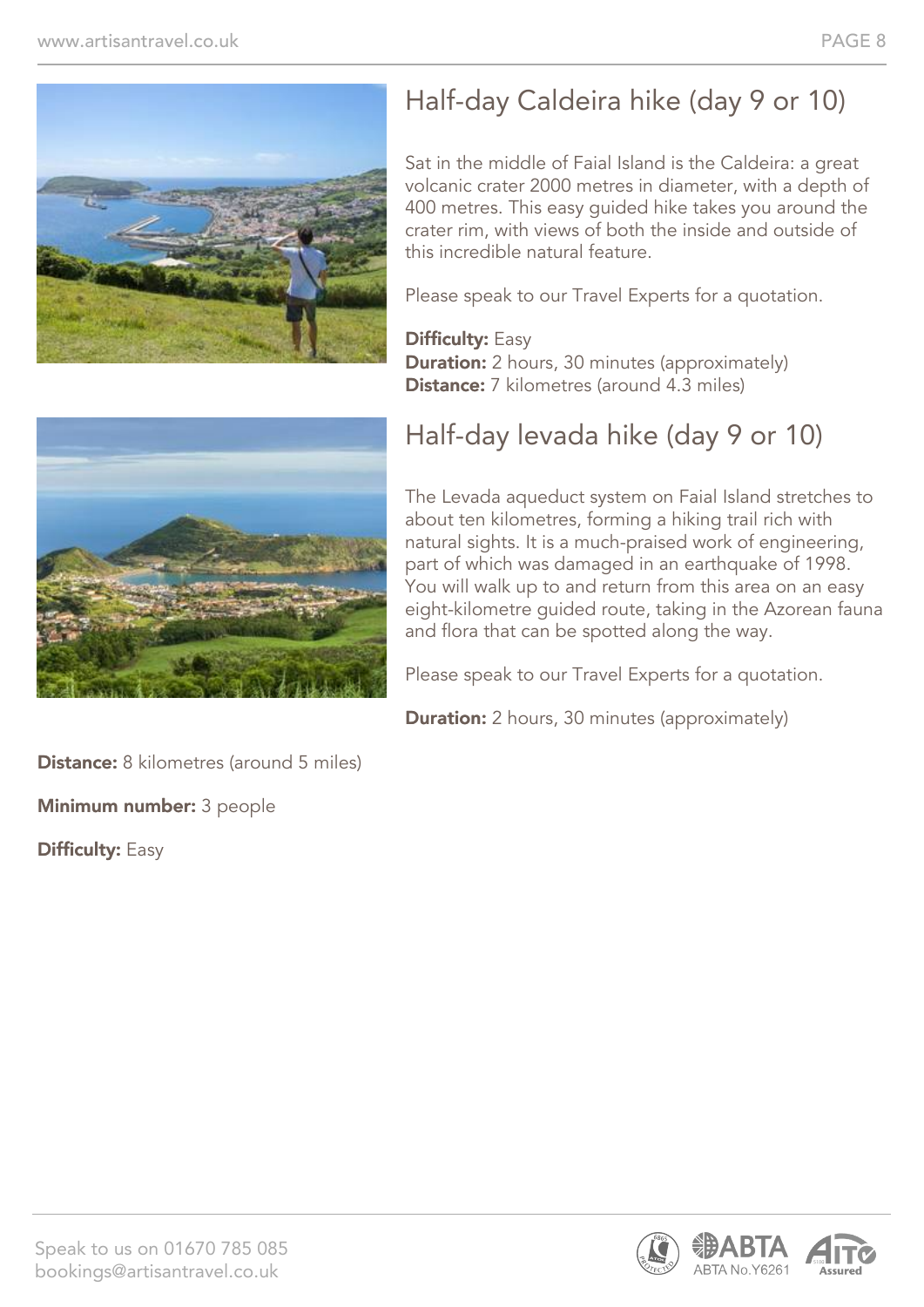

# Half-day canyoning (day 3)

São Jorge Island offers a variety of waterfalls and streams which are perfect for exploring on a canyoning trip. Following a thorough safety briefing and training, you will be guided on a natural course of jumps and slides, abseiling like adventurers and making your way through the water by either walking or swimming – all with the help of an experienced guide team.

You will be provided with helmets, wetsuits, and canyoning equipment. Be sure to wear a bathing suit or swimming shorts as well as waterproof boots. Carrying a

towel and a change of clothes and footwear for after the activity is essential.

Please speak to our Travel Experts for a quotation.

Difficulty: Medium **Duration:** 4 hours (approximately) Maximum group size: 6 people

Image Credit: Azorean Active Blueberry

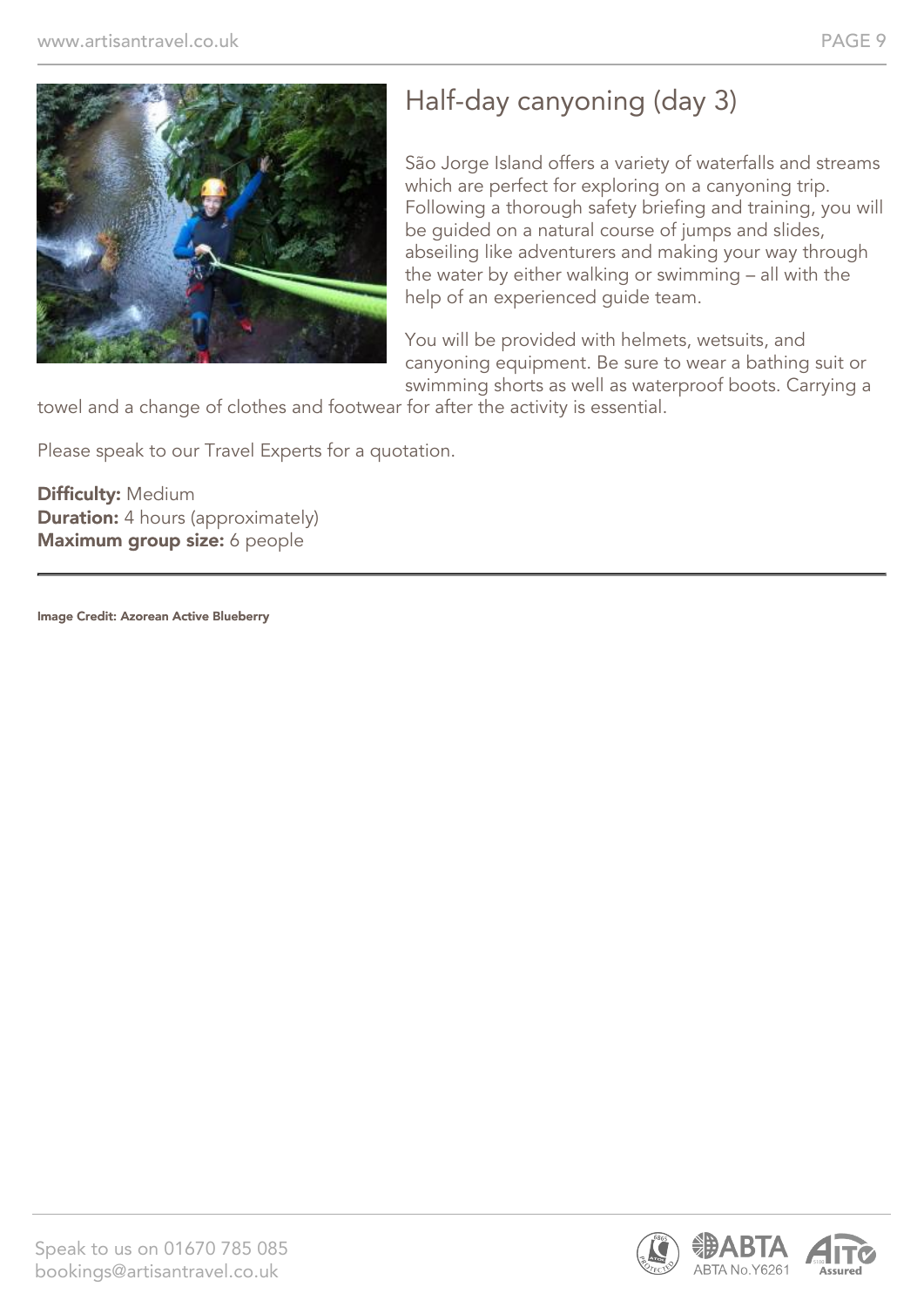

# Half-day sea kayaking (day 3)

Kayaking the waters around the Azores is a fantastic way to appreciate the coastal beauty of the islands and enjoy the Atlantic environment.

Travel the seven-kilometre route from Calheta to Fajã dos Vimes and you will be stunned by the grandeur of the cliffs that line the shore. Reaching your destination, you will have a chance to look around the area's famous coffee plantations and taste what they grow, as well as to see local handicrafts.

You will use sit-on-top two-person kayaks and will receive full safety instructions and training before setting off with your guides. In addition to the kayaks, you will be provided with paddles and life vests. Be sure to wear a bathing suit or swimming shorts. Carrying a towel and a change of clothes and footwear for after the activity is essential. We also recommend keeping sunscreen and a cap with you.

Transfers included.

Please speak to our Travel Experts for a quotation.

Difficulty: Medium

**Duration:** 2 to 3 hours (approximately)

Minimum age: 18 years

Maximum group size: 6 people

Availability: Spring and summer (weather dependent)

Distance: 7km

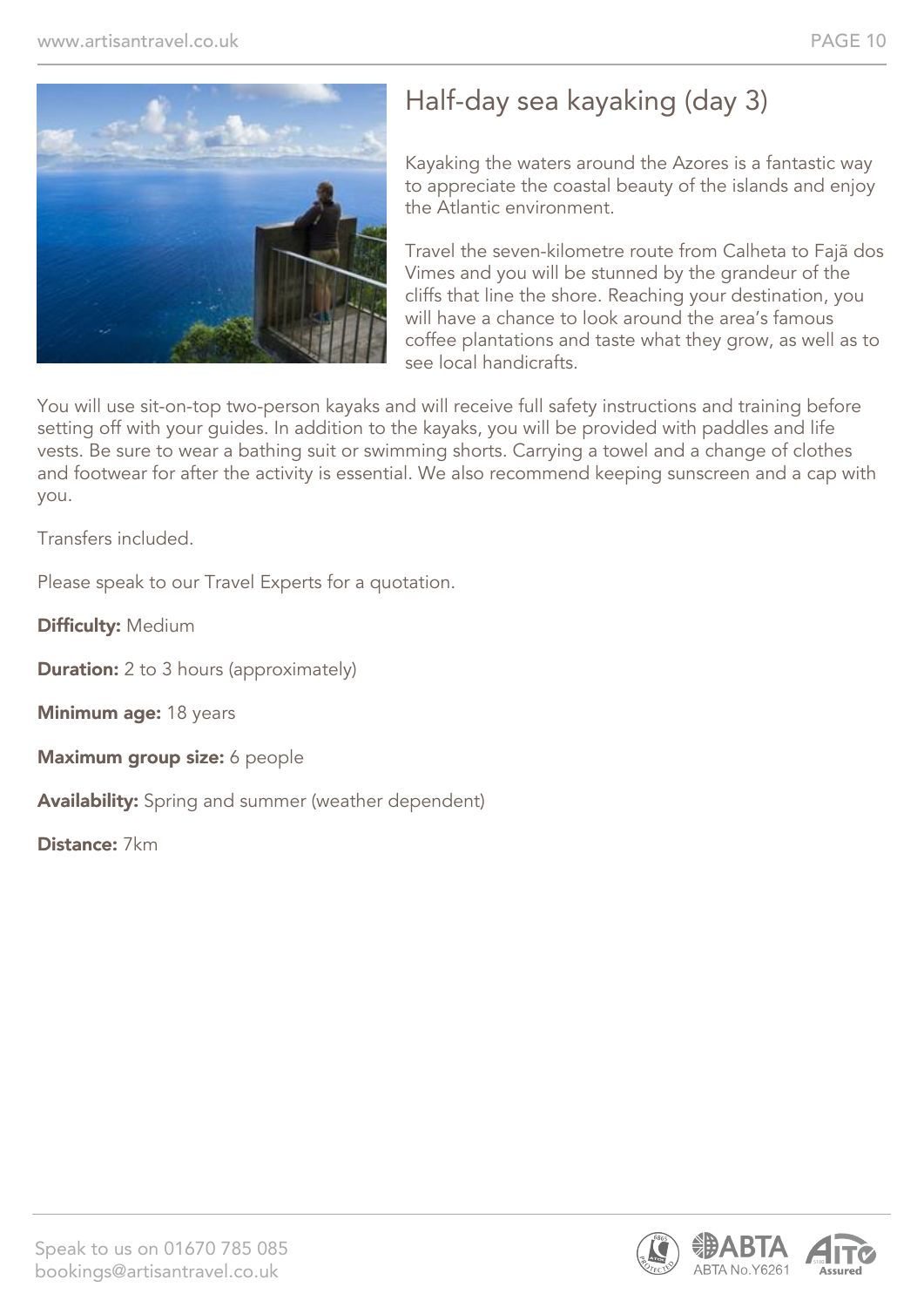

# Half-day whale and dolphin watching (day 8)

Observing cetaceans in their natural habitat is an aweinspiring experience, and the Azores is internationally recognised as one of the best places to do so. On this three-hour excursion, you could spot members of over 25 different whale and dolphin species, depending on luck and the time of year. Turtles and aquatic birds might also be spotted along the way, making it a superb marine wildlife opportunity.

Prior to boarding the RIB boat (please note that

restrictions may apply for pregnant women and people with lower back problems), you will be given a full safety briefing by your guiding team of biologists, as well as information on the different whales and dolphins and rules for respectful observation. Life vests will be provided, and we recommend wearing comfy, waterproof clothes supplemented by warm layers and waterproof jackets. It is also well worth carrying a hat, sun cream, and water.

Transfers included.

Please speak to our Travel Experts for a quotation.

**Difficulty: Easy Duration:** 3 hours (approximately) **Group size:** Maximum 16 people per boat

# Included Accommodation

Other options are available - see below for details.

# Hotel do Canal (Nights: 1-2,9-10)



Speak to us on 01670 785 085 bookings@artisantravel.co.uk

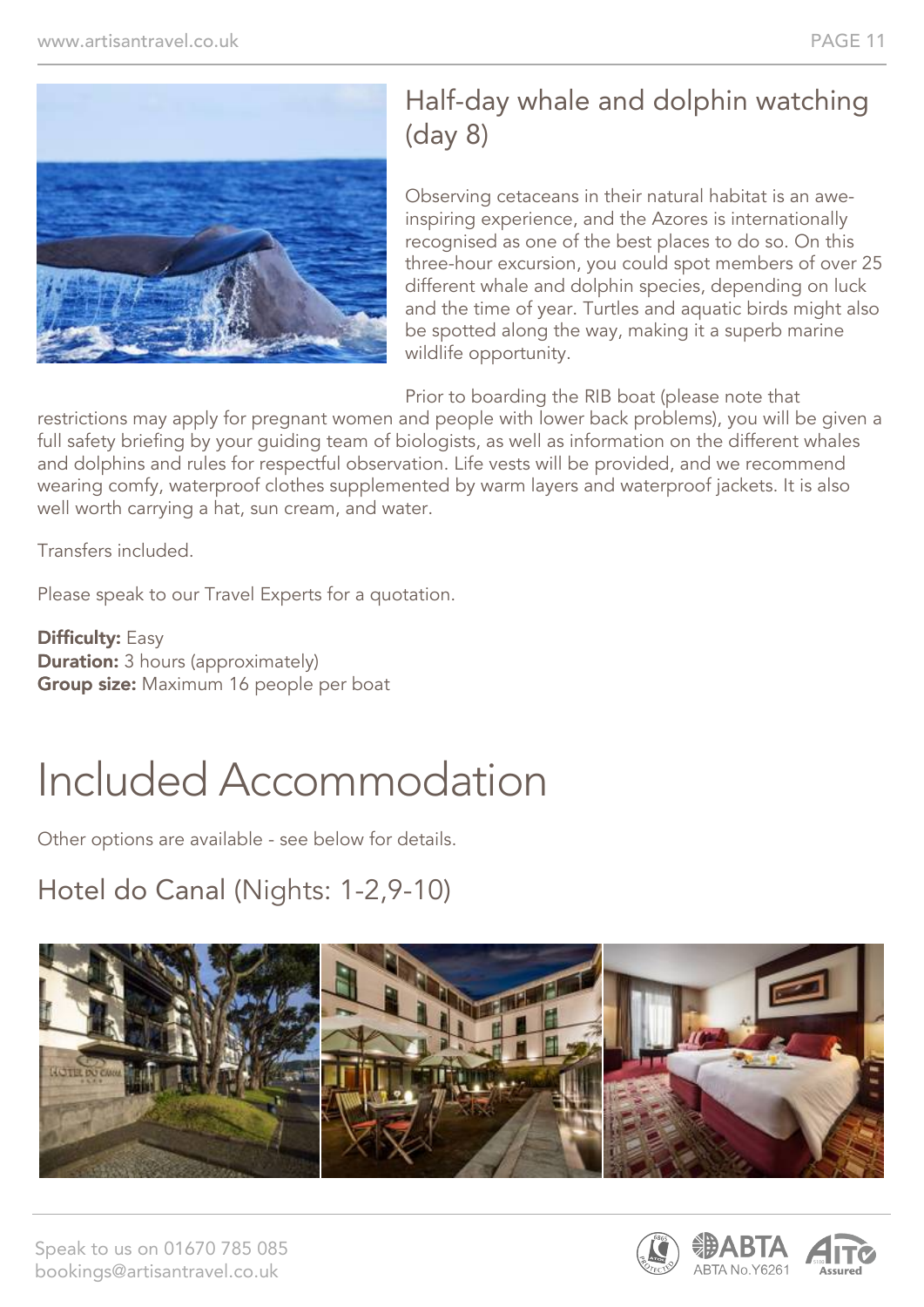Based in the city of Horta on the island of Faial, Hotel do Canal gazes over bay waters, with the coast of Pico Island and its grand mountain filling the background. This four-star accommodation has rooms with stylish red and wooden interiors. It also boasts excellent fitness and wellbeing facilities, as well as a selection of delicious meals in its on-site Clipper Restaurant. Horta's attractions are within short walking distance, including the famous Peter Café Sport.

# Hotel facilities

- Unwind with a massage or relax in the hotel's sauna and Jacuzzi
- Clipper Restaurant provides a range of splendid dishes for you to try
- You can admire Atlantic views while enjoying a cold beverage at the bar
- Keep up-to-date using the free Wi-Fi in Hotel do Canal

# Room type

#### DOUBLE ROOM

These come with a double bed or twin beds. The bathroom has a shower, bathtub, toilet, and hairdryer. The room also has free Wi-Fi, a cable television and a telephone, air-conditioning, and a minibar.

#### SINGLE ROOM

These come with a single bed. The bathroom has a shower, bathtub, toilet, and hairdryer. The room also has free Wi-Fi, a cable television and a telephone, air-conditioning, and a minibar.

#### Image credits: Hotel do Canal

# Hotel São Jorge Garden (Nights: 3-5)



With an outdoor sea-water pool and pleasant greenery, Hotel São Jorge Garden is a paradise. The natural swimming pools just five minutes away on foot and the delights of Velas town are close by. Rooms have a cream and wood décor and each come with their own balcony, looking over the hotel

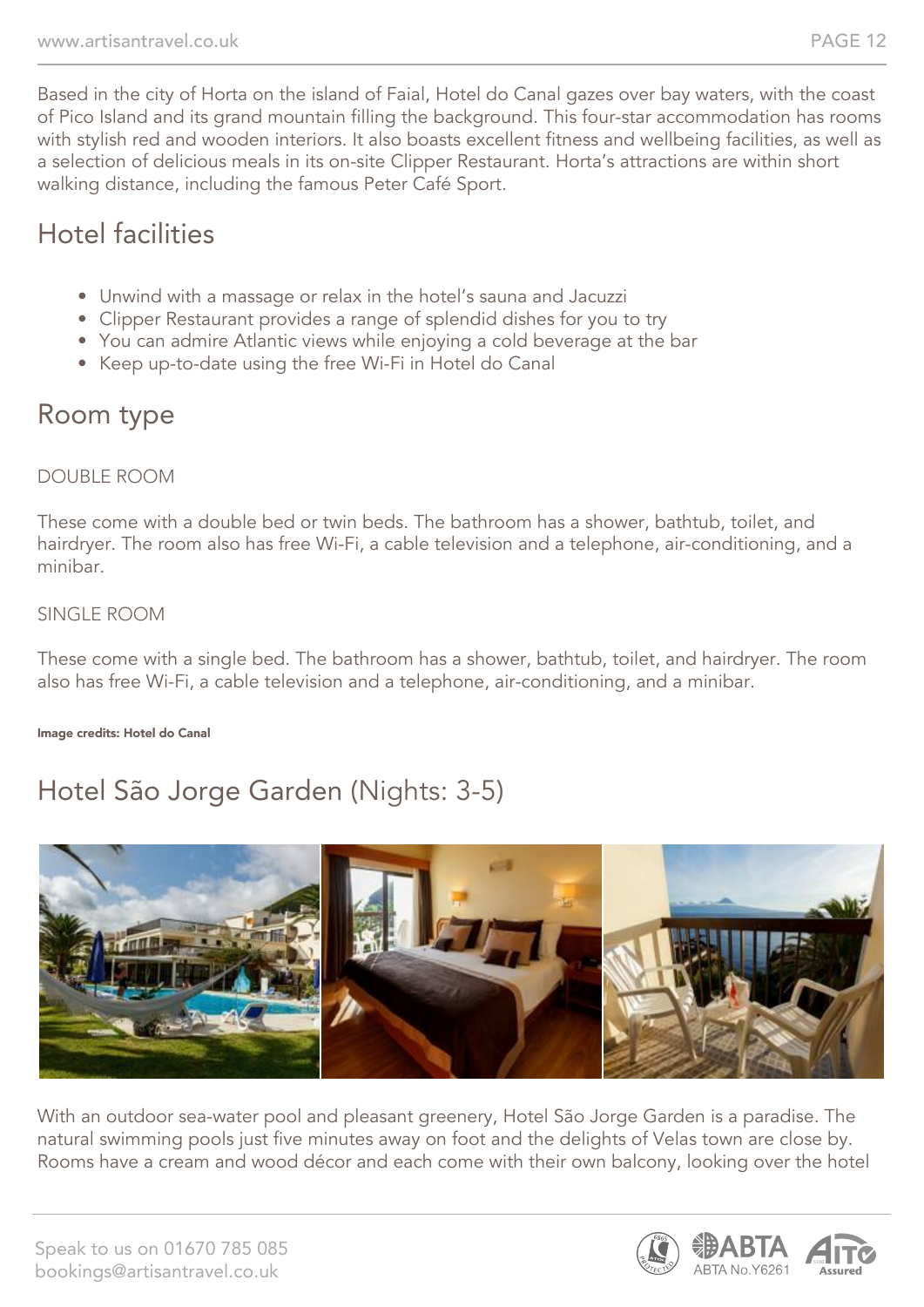garden and the Atlantic waters. Splendid views can also be enjoyed from the hotel's panoramic breakfast room.

### Hotel facilities

- Cool off in the hotel's outdoor seawater pool or lounge by the side in the sunshine
- A cool drink from the bar is perfect in the warm Azorean weather
- Make the most of the open views from the panoramic breakfast room
- You can stay connected using free Wi-Fi in public areas of the hotel

# Room type

#### TWIN ROOM

These come with twin beds and an en-suite bathroom with a shower, toilet, and hairdryer. The rooms are air-conditioned with a telephone and television, and also have their own balcony with a garden and ocean view.

#### SINGLE ROOM

These come with a single bed and an en-suite bathroom with a shower, toilet, and hairdryer. The rooms are air-conditioned with a telephone and television, and also have their own balcony with a garden and ocean view.

#### Image credits: Hotel São Jorge Garden

# Hotel Caravelas (Nights: 6-8)



A 'caravela' or 'caravel' is a small Portuguese ship – a fitting name for this hotel, which faces the Atlantic Ocean from its location on Pico Island. Each room has a private balcony with either an ocean or a mountain view, adding a scenic touch to your stay. Hotel Caravelas also has a lovely outdoor pool and a welcoming restaurant, with many other eateries to be found nearby.

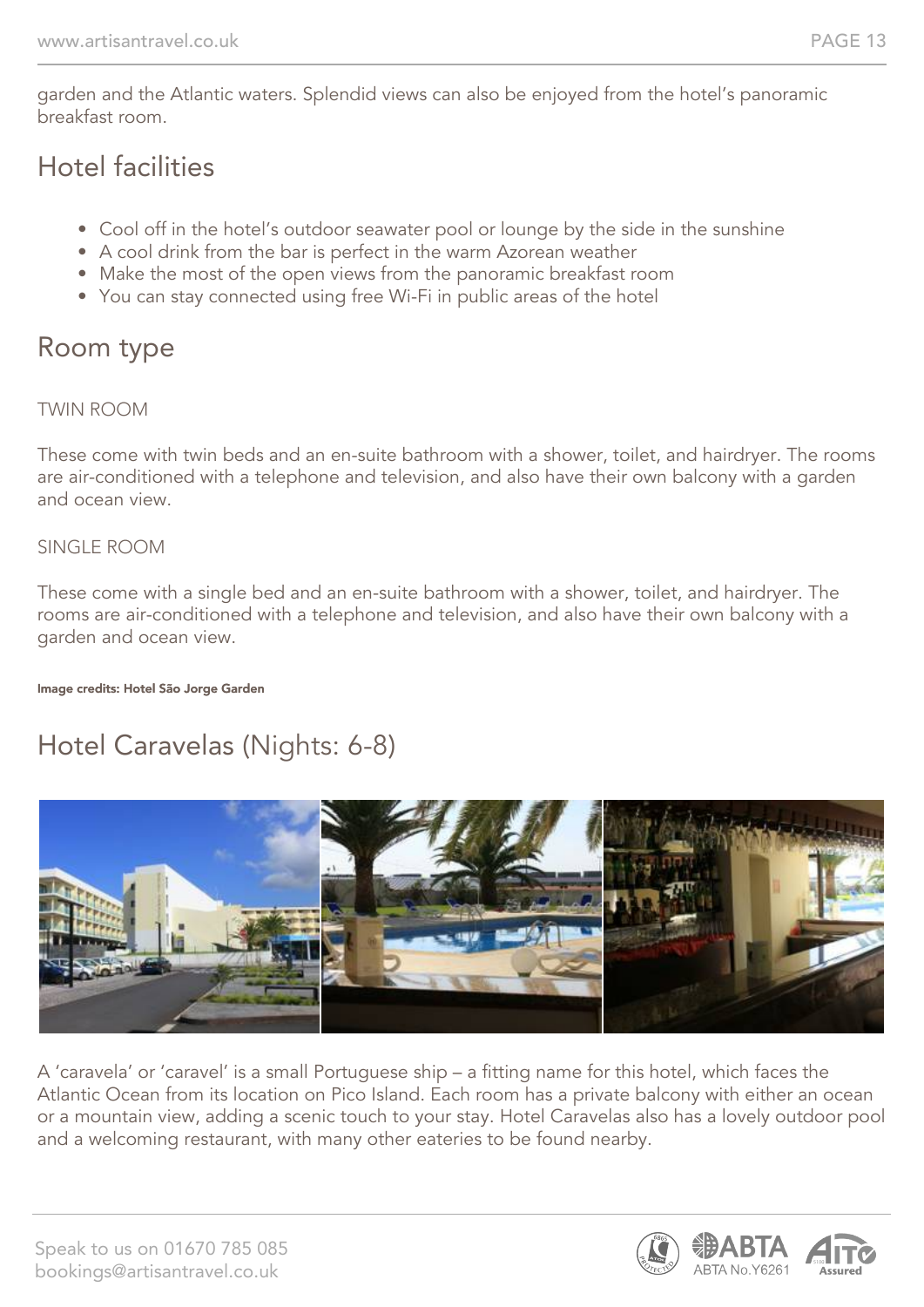# Hotel facilities

- Have a sun-soaked swim in the hotel's outdoor pool
- Fill up at a breakfast buffet in the hotel restaurant
- You can get some wonderful pictures from your panoramic hotel balcony
- Free Wi-Fi in public areas helps you stay in touch with friends and family

### Room type

#### DOUBLE ROOM

These come with a double bed, an en-suite bathroom with a shower and bathtub, a balcony with an ocean or mountain view, air-conditioning, a flat screen satellite television, and a minibar.

Image credits: Hotel Caravelos

# Other accommodation options

Contact us for a personalised quote.

# Cantinho das Buganvilias



For an especially wonderful time on São Jorge Island, upgrade to stay at Cantinho das Buganvilias. This resort sits on a clifftop with marvellous panoramas of the Atlantic Ocean, which can be further appreciated while dining in its restaurant. The spacious apartments at Cantinho das Buganvilias are fully furnished and air-conditioned. In your spare time at the resort, you can try out its inviting infinity pool and hot tub. You can also arrange transfers at a small cost, should you wish to see more of the local area.

# Hotel facilities

Speak to us on 01670 785 085 bookings@artisantravel.co.uk

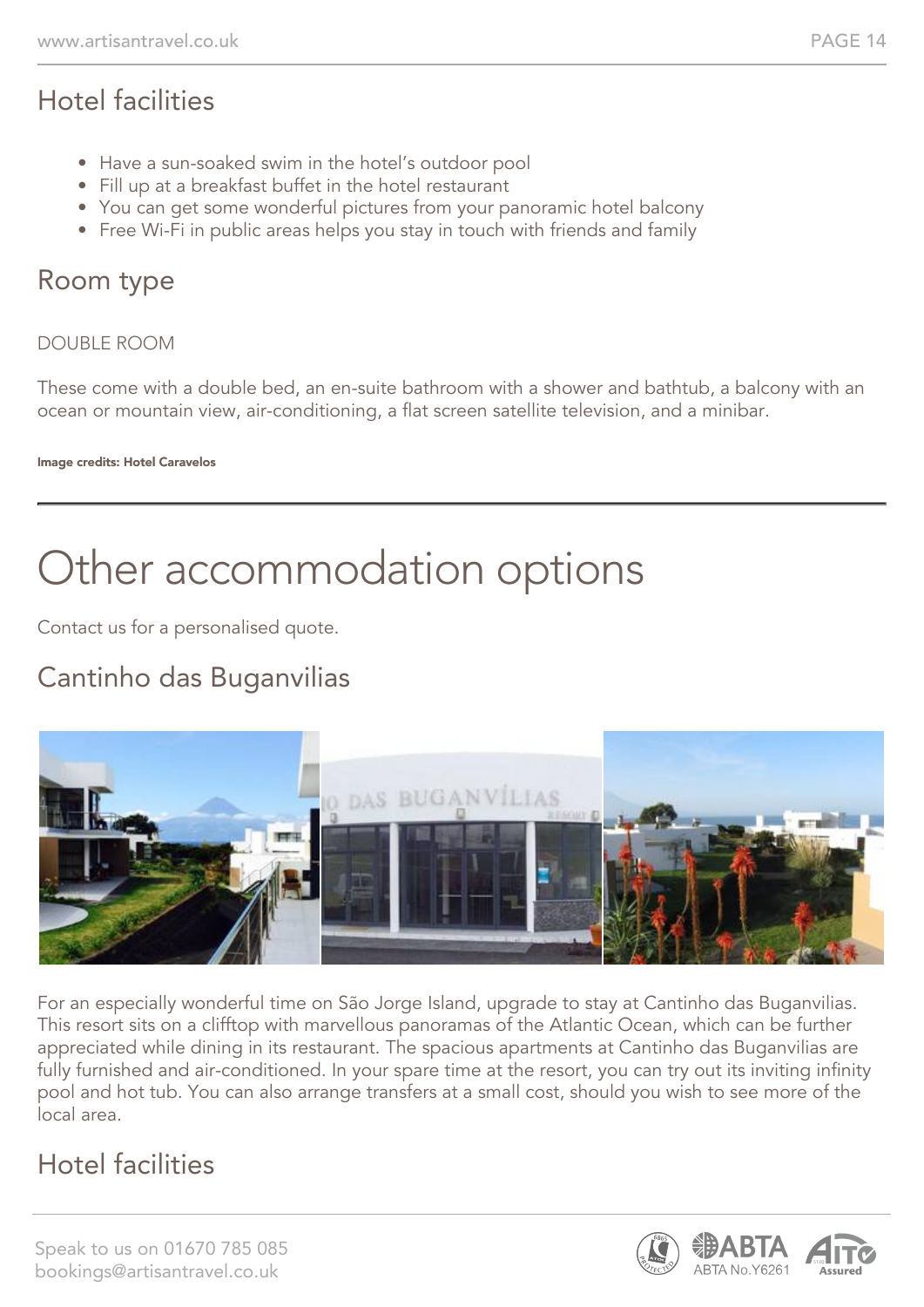- Get a homely feel during your holiday with the Cantinho das Buganvilias apartments
- Take in coastal views while tucking into a meal at the resort restaurant
- Spend time in the infinity pool and invigorating hot tub
- You can choose from an assortment of hot and cold drinks at the bar
- Free Wi-Fi means you can instantly share all your Azores updates

# Room type

#### ONE-BEDROOM APARTMENT

These come with a double bed or twin bed arrangement and a sofa bed for four people and a bathroom with a shower, bathtub, toilet, and hairdryer. There is a kitchenette with all required equipment, and a dining area. The apartments also have a flat screen television, air-conditioning, and free Wi-Fi.

#### TWO-BEDROOM APARTMENT

These come with a double bed or twin bed and sofa bed arrangement for six people and a bathroom with a shower, bathtub, toilet, and hairdryer. There is a kitchenette with all required equipment, and a dining area. The apartments also have a flat screen television, air-conditioning, and free Wi-Fi.

#### SUPERIOR TWO-BEDROOM APARTMENT

These upper floor apartments come with a double bed or twin bed arrangement and a bed sofa for four people, and a balcony with a lovely view. They have a bathroom with a shower and hydro massage tub as well as a toilet and hairdryer. There is a kitchenette with all required equipment, and a dining area. The apartments also have a flat screen television, air-conditioning, and free Wi-Fi.

#### Image credits: Cantinho das Buganvilias

# The Specifics

# Holiday group size (approximate)

Approximately 2 - 21 people

# Group Size

We always try to provide an approximation of the group size you can expect to be with for the duration of each of our holidays. It may be that you are joined by others for parts of your holiday (such as transfers and particular activities) but the above number reflects those you can normally expect to be with from beginning to end. If group size is something which is particularly important to you, please speak to our Travel Experts and they can suggest the best holidays for you.